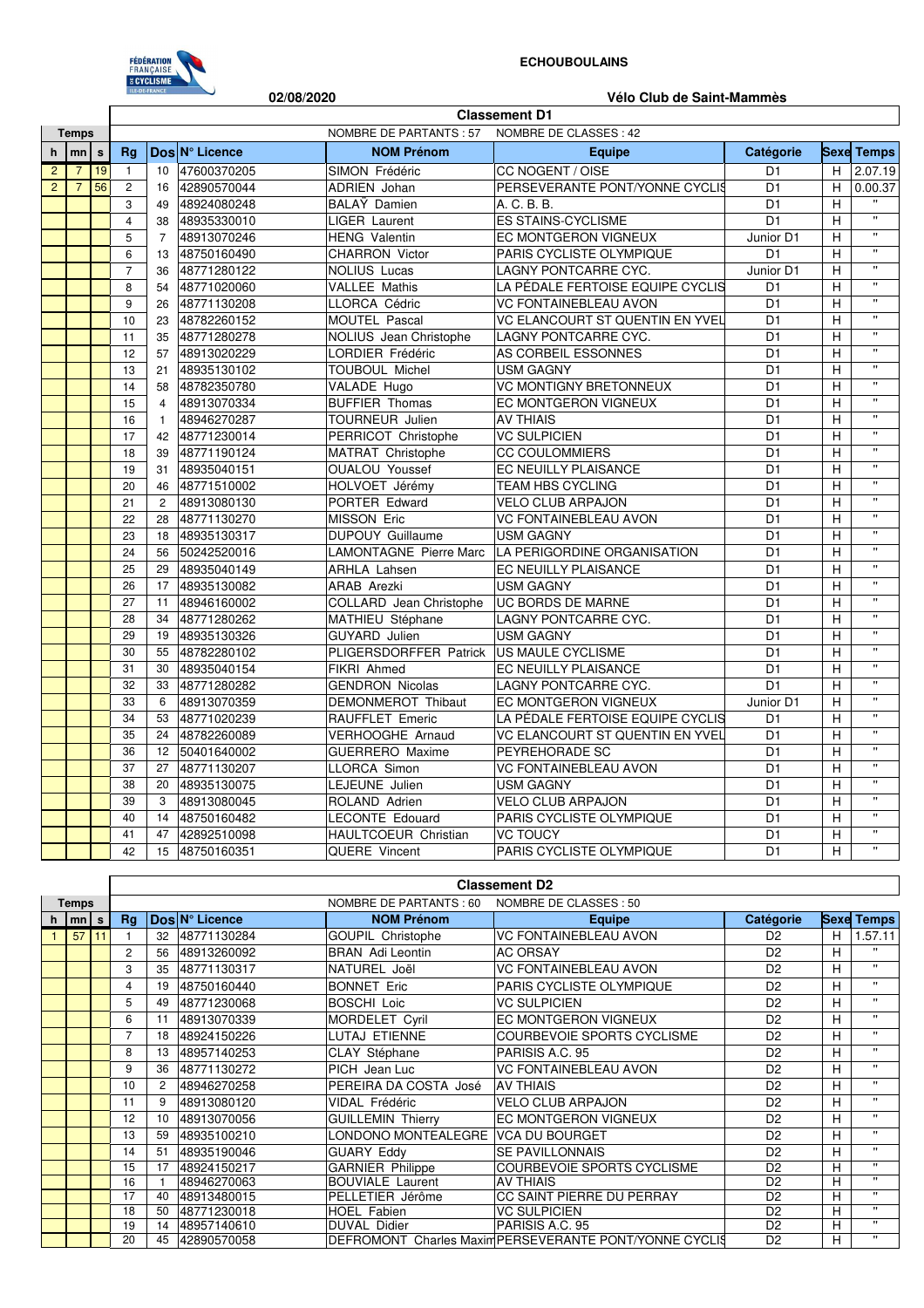|  | 21 |                | 38 48924080191 | SAILLENFEST Gaëtan       | A. C. B. B.                            | D <sub>2</sub> | H | $\mathbf{u}$     |
|--|----|----------------|----------------|--------------------------|----------------------------------------|----------------|---|------------------|
|  | 22 | 53             | 48913020404    | <b>GOUHIER VINCENT</b>   | AS CORBEIL ESSONNES                    | D <sub>2</sub> | H | $\mathbf{u}$     |
|  | 23 | 20             | 48750160556    | <b>GILBERT Vincent</b>   | PARIS CYCLISTE OLYMPIQUE               | D <sub>2</sub> | H | $\mathbf{u}$     |
|  | 24 | 22             | 48750160535    | PLESSIER Alexandre       | PARIS CYCLISTE OLYMPIQUE               | D <sub>2</sub> | H | $\mathbf{H}$     |
|  | 25 | 28             | 48935130324    | <b>MARTORELL Laurent</b> | <b>USM GAGNY</b>                       | D <sub>2</sub> | H | $\mathbf{H}$     |
|  | 26 | 61             | 47021200017    | LESNE Eric               | <b>CLUB CLOVIS SOISSONNAIS</b>         | D <sub>2</sub> | H | $\mathbf{u}$     |
|  | 27 | 25             | 48935130080    | ARAB Ahcène              | <b>USM GAGNY</b>                       | D <sub>2</sub> | H | $\mathbf{H}$     |
|  | 28 | 44             | 48771210100    | <b>MARTINET Pascal</b>   | <b>CC PONTHIERRY PRINGY</b>            | D <sub>2</sub> | H | $\mathbf{H}$     |
|  | 29 |                | 12 48771240026 | JEUFFROY Laurent         | <b>VC SAINT-MAMMES</b>                 | D <sub>2</sub> | H | $\mathbf{H}$     |
|  | 30 | 31             | 48771130064    | <b>BEAULIEU Patrick</b>  | <b>VC FONTAINEBLEAU AVON</b>           | D <sub>2</sub> | H | $\mathbf{u}$     |
|  | 31 | 16             | 48771150038    | <b>TESSON Denis</b>      | TEAM PELTRAX - CSD                     | D <sub>2</sub> | H | $\mathbf{H}$     |
|  | 32 | 54             | 48771020100    | BOUDOT Jérôme            | LA PÉDALE FERTOISE EQUIPE CYCLIS       | D <sub>2</sub> | H | $\mathbf{H}$     |
|  | 33 | 47             | 48782260153    | <b>BOUCHET Sébastien</b> | <b>VC ELANCOURT ST QUENTIN EN YVEL</b> | D <sub>2</sub> | H | $\mathbf{H}$     |
|  | 34 | 58             | 48935050580    | DESPREZ Rodolphe         | CM AUBERVILLIERS 93                    | D <sub>2</sub> | H | $\mathbf{u}$     |
|  | 35 | 37             | 48771130227    | SIBLET Sébastien         | <b>VC FONTAINEBLEAU AVON</b>           | D <sub>2</sub> | H | $\mathbf{u}$     |
|  | 36 | 30             | 48957400001    | ROUSSEL Laurent          | TEAM BIKE CYCLISTE SAINT PRIX          | D <sub>2</sub> | H | $\mathbf{u}$     |
|  | 37 | 43             | 48771210091    | <b>HAMARD Pascal</b>     | <b>CC PONTHIERRY PRINGY</b>            | D <sub>2</sub> | H | $\mathbf{H}$     |
|  | 38 | 5              | 48913080116    | MARCHOCKI Jean           | <b>VELO CLUB ARPAJON</b>               | D <sub>2</sub> | H | $\mathbf{H}$     |
|  | 39 | 46             | 46100020014    | GAUTHIEZ Jérémy          | <b>TEAM CYCLISTE SAVINIEN</b>          | D <sub>2</sub> | H | $\mathbf{H}$     |
|  | 40 | 24             | 48771490037    | <b>GABRIEL Jean Marc</b> | <b>SC GRETZ TOURNAN</b>                | D <sub>2</sub> | H | $\mathbf{H}$     |
|  | 41 | 48             | 48771280086    | DOS SANTOS Fernando      | LAGNY PONTCARRE CYC.                   | D <sub>2</sub> | H | $\mathbf{H}$     |
|  | 42 | 15             | 48771150019    | <b>RICHARD Olivier</b>   | <b>TEAM PELTRAX - CSD</b>              | D <sub>2</sub> | H | $\mathbf{H}$     |
|  | 43 |                | 55 48771020036 | <b>PARIS Richard</b>     | LA PÉDALE FERTOISE EQUIPE CYCLIS       | D <sub>2</sub> | H | $\mathbf{u}$     |
|  | 44 | 29             | 48935130329    | <b>PAGES Wilfried</b>    | <b>USM GAGNY</b>                       | D <sub>2</sub> | H | $\mathbf{H}$     |
|  | 45 | 41             | 48771040112    | <b>GOMANNE Benoît</b>    | PEDALE COMBS LA VILLAISE               | D <sub>2</sub> | H | $\mathbf{H}$     |
|  | 46 | 26             | 48935130315    | <b>GOMOT Michel</b>      | <b>USM GAGNY</b>                       | D <sub>2</sub> | H | $\bullet\bullet$ |
|  | 47 |                | 52 46100080423 | GIBIER Virginie          | <b>U.V.C.A TROYES</b>                  | 3ème Catégorie | D | $\mathbf{H}$     |
|  | 48 | $\overline{4}$ | 48913080131    | <b>BLAISE Yannick</b>    | <b>VELO CLUB ARPAJON</b>               | D <sub>2</sub> | H | $\bullet\bullet$ |
|  | 49 | 57             | 48946040479    | <b>BELBACHIR MEHDI</b>   | <b>US CRETEIL</b>                      | D <sub>2</sub> | H | $\mathbf{u}$     |
|  | 50 |                | 60 44450830026 | POMMIER Jérôme           | <b>GUIDON CHALETTOIS</b>               | D <sub>2</sub> | H | $\mathbf{u}$     |

| <b>NOMBRE DE PARTANTS: 57</b><br>NOMBRE DE CLASSES : 44<br><b>Temps</b><br>Dos N° Licence<br><b>NOM Prénom</b><br>Catégorie<br>$mn \mid s$<br>Ra<br><b>Sexe</b> Temps<br>h<br><b>Equipe</b><br><b>TEAM ROYAL VELO FRANCE</b><br>34<br>46100040012<br><b>GRAVELLE Nicolas</b><br>H<br>1.56.09<br>56<br>$\overline{9}$<br>D <sub>3</sub><br>$\mathbf{1}$<br>$\mathbf{1}$<br>56<br>11<br>D <sub>3</sub><br>$\overline{c}$<br>13<br>48750160561<br><b>THONIER Olivier</b><br>PARIS CYCLISTE OLYMPIQUE<br>$\overline{H}$<br>0.00.02<br>$\mathbf{1}$<br>3<br>VELO CLUB DU SENONAIS<br>D <sub>3</sub><br>H<br>61<br>42891050378<br><b>BOUSSEL Julien</b><br>$\overline{4}$<br>DESESQUELLE William<br>D <sub>3</sub><br>57<br>27<br>26<br>48935040095<br>EC NEUILLY PLAISANCE<br>H<br>0.01.18<br>$\mathbf{1}$<br><b>COURBEVOIE SPORTS CYCLISME</b><br>$\overline{D3}$<br>5<br>48924150126<br>LETOURNEUR Régis<br>H<br>10<br>$\overline{u}$<br>6<br><b>VELO CLUB DU SENONAIS</b><br>D <sub>3</sub><br>H<br>30<br>42891050266<br>POSENATO Claude<br>$\overline{\mathbf{u}}$<br>$\overline{7}$<br>56 48924020107<br><b>LHUISSIER Gilbert</b><br>D <sub>3</sub><br>H<br>LES BLEUS DE FRANCE<br>$\overline{u}$<br>8<br>28<br>48935040148<br><b>LEGENTIL Serge</b><br>EC NEUILLY PLAISANCE<br>D <sub>3</sub><br>H<br>$\overline{\mathbf{u}}$<br>9<br>D <sub>3</sub><br>48913240001<br>FAULCON Frédéric<br><b>CC SACLAY</b><br>H<br>54<br>$\overline{\mathbf{u}}$<br>10<br>48935130311<br><b>LEMAITRE Laurent</b><br><b>USM GAGNY</b><br>D <sub>3</sub><br>H<br>15<br>$\overline{\mathbf{u}}$<br>D <sub>3</sub><br>11<br>3<br>48946270067<br><b>GRIMBERT</b> François<br><b>AV THIAIS</b><br>H<br>$\mathbf{H}$<br>12<br>D <sub>3</sub><br>47<br>48946080013<br><b>ISMAR Gilbert</b><br><b>TROPIKANA</b><br>H<br>π<br>13<br>22<br>48771130324<br>GALVAING Damien<br><b>VC FONTAINEBLEAU AVON</b><br>D <sub>3</sub><br>H<br>$\overline{\mathbf{u}}$<br>D <sub>3</sub><br>14<br><b>NANESIE Eddy</b><br><b>TROPIKANA</b><br>48<br>48946080026<br>H<br>$\boldsymbol{\mathsf{H}}$<br>15<br>EC NEUILLY PLAISANCE<br>D <sub>3</sub><br>27<br>48935040147<br><b>HUET Philippe</b><br>н<br>$\overline{\mathbf{u}}$<br>GRZEGORZEK Henri<br>$\overline{D3}$<br>16<br>48957400014<br>TEAM BIKE CYCLISTE SAINT PRIX<br>H<br>44<br>π<br>$\overline{D3}$<br>48935230006<br><b>DEWILDE Philippe</b><br><b>EC NOISEENNE</b><br>H<br>17<br>29<br>π<br>US EZANVILLE ECOUEN<br>$\overline{D4}$<br>18<br>48957110189<br><b>GOFFIN Serge</b><br>H<br>60<br>GONZO Jean Philippe<br><b>VC FONTAINEBLEAU AVON</b><br>$\overline{D3}$<br>$\mathbf{u}$<br>19<br>23<br>48771130107<br>н<br>$\overline{\mathbf{u}}$<br>20<br><b>VERGER Patrice</b><br>D <sub>3</sub><br>39<br>48771230017<br><b>VC SULPICIEN</b><br>H<br>$\overline{\mathbf{u}}$<br>D <sub>3</sub><br>21<br>9<br>48771150210<br><b>REINE Thierry</b><br><b>TEAM PELTRAX - CSD</b><br>H<br>π<br>$\overline{22}$<br>6<br>42890030024<br>DALLE HUBERT<br><b>VELO CLUB DU BORNANT</b><br>$\overline{D3}$<br>н<br>π<br>$\overline{D3}$<br>23<br>12<br>48750160248<br>PERDRIEAU François<br>PARIS CYCLISTE OLYMPIQUE<br>H<br>$\overline{\mathbf{u}}$<br><b>RUEIL A.C.</b><br>D <sub>3</sub><br>24<br>48924030008<br><b>BULTIEAU</b> Jean Pierre<br>H<br>32<br>π<br>25<br>48938000023<br><b>LICENCE INDIVIDUELLE</b><br>$\overline{D3}$<br>57<br>COLBUS David<br>H<br>π<br>$\overline{26}$<br><b>DESMOULINS Didier</b><br><b>VC FONTAINEBLEAU AVON</b><br>$\overline{D3}$<br>H<br>21<br>48771130328<br>$\overline{\mathbf{u}}$<br>27<br>D <sub>3</sub><br>50<br>48946080019<br><b>ZONZON Thedy</b><br><b>TROPIKANA</b><br>н<br>$\overline{\mathbf{u}}$<br>28<br>48913480024<br>DJEBBARI Aurélien<br>CC SAINT PIERRE DU PERRAY<br>$\overline{D3}$<br>H<br>59<br>π<br>29<br>$\overline{2}$<br>48946270253<br><b>ARLAUD Philippe</b><br><b>AV THIAIS</b><br>$\overline{D3}$<br>H<br>$\overline{\mathbf{u}}$<br>$\overline{30}$<br><b>TEAM PELTRAX - CSD</b><br>$\overline{D3}$<br>8<br>48771150004<br><b>GILARDINI Vincent</b><br>H<br>π<br><b>TURPIN Olivier</b><br>D <sub>3</sub><br>31<br>49<br>48946080028<br><b>TROPIKANA</b><br>H<br>π<br>32<br><b>NERON Pascal</b><br><b>GUIDON CHALETTOIS</b><br>$\overline{D3}$<br>$\overline{H}$<br>55<br>44450830162<br>$\overline{\mathbf{u}}$<br>33<br>43 48913080123<br>DOLLIN Henri<br><b>VELO CLUB ARPAJON</b><br>D <sub>3</sub><br>H<br>$\overline{u}$<br>34<br>35<br>48935330192<br>DUTEAU Sébastien<br><b>ES STAINS-CYCLISME</b><br>D <sub>3</sub><br>H<br>D <sub>3</sub><br>$\mathbf{H}$<br>35<br>25<br>48771130226<br>SAILLENFEST Olivier<br><b>VC FONTAINEBLEAU AVON</b><br>H<br>$\overline{\mathbf{u}}$<br>36<br>5<br>48771210125<br>CC PONTHIERRY PRINGY<br>D <sub>3</sub><br>H<br><b>BONTOUR Sébastien</b><br>$\overline{\mathbf{u}}$<br>D <sub>3</sub><br>37<br>40<br>48771490055<br><b>DUBOIS Bruno</b><br><b>SC GRETZ TOURNAN</b><br>H<br>$\overline{u}$<br><b>LESAGE Didier</b><br>$\overline{D3}$<br>38<br>58<br>48771130329<br>VC FONTAINEBLEAU AVON<br>H<br>π<br>39<br>46<br>DORANGES Omer Jacky<br><b>TROPIKANA</b><br>D <sub>3</sub><br>48946080024<br>H<br>$\overline{\mathbf{u}}$<br>D <sub>3</sub><br>40<br><b>VC FONTAINEBLEAU AVON</b><br>24<br>48771130299<br>HUBERT Stephane<br>H<br>$\mathbf{H}$<br>D <sub>3</sub><br>41<br>36<br>48771190117<br><b>HERNANDEZ Leonides</b><br><b>CC COULOMMIERS</b><br>н<br>$\overline{\mathbf{u}}$<br>42<br>DOUCET Michel<br><b>USM GAGNY</b><br>Arbitre Régional<br>H<br>14<br>48935130221<br>π<br>43<br><b>GICQUEL Thierry</b><br><b>JS FERTE GAUCHER</b><br>H<br>17<br>48771140178<br>D <sub>3</sub> |  |  |  | <b>Classement D3</b> |  |  |
|-----------------------------------------------------------------------------------------------------------------------------------------------------------------------------------------------------------------------------------------------------------------------------------------------------------------------------------------------------------------------------------------------------------------------------------------------------------------------------------------------------------------------------------------------------------------------------------------------------------------------------------------------------------------------------------------------------------------------------------------------------------------------------------------------------------------------------------------------------------------------------------------------------------------------------------------------------------------------------------------------------------------------------------------------------------------------------------------------------------------------------------------------------------------------------------------------------------------------------------------------------------------------------------------------------------------------------------------------------------------------------------------------------------------------------------------------------------------------------------------------------------------------------------------------------------------------------------------------------------------------------------------------------------------------------------------------------------------------------------------------------------------------------------------------------------------------------------------------------------------------------------------------------------------------------------------------------------------------------------------------------------------------------------------------------------------------------------------------------------------------------------------------------------------------------------------------------------------------------------------------------------------------------------------------------------------------------------------------------------------------------------------------------------------------------------------------------------------------------------------------------------------------------------------------------------------------------------------------------------------------------------------------------------------------------------------------------------------------------------------------------------------------------------------------------------------------------------------------------------------------------------------------------------------------------------------------------------------------------------------------------------------------------------------------------------------------------------------------------------------------------------------------------------------------------------------------------------------------------------------------------------------------------------------------------------------------------------------------------------------------------------------------------------------------------------------------------------------------------------------------------------------------------------------------------------------------------------------------------------------------------------------------------------------------------------------------------------------------------------------------------------------------------------------------------------------------------------------------------------------------------------------------------------------------------------------------------------------------------------------------------------------------------------------------------------------------------------------------------------------------------------------------------------------------------------------------------------------------------------------------------------------------------------------------------------------------------------------------------------------------------------------------------------------------------------------------------------------------------------------------------------------------------------------------------------------------------------------------------------------------------------------------------------------------------------------------------------------------------------------------------------------------------------------------------------------------------------------------------------------------------------------------------------------------------------------------------------------------------------------------------------------------------------------------------------------------------------------------------------------------------------------------------------------------------------------------------------------------------------------------------------------------------------------------------------------------------------------------------------------------------------------------------------------------------------------------------------------------------------------------------------------------------------------------------------------------------------------------------------------------------|--|--|--|----------------------|--|--|
|                                                                                                                                                                                                                                                                                                                                                                                                                                                                                                                                                                                                                                                                                                                                                                                                                                                                                                                                                                                                                                                                                                                                                                                                                                                                                                                                                                                                                                                                                                                                                                                                                                                                                                                                                                                                                                                                                                                                                                                                                                                                                                                                                                                                                                                                                                                                                                                                                                                                                                                                                                                                                                                                                                                                                                                                                                                                                                                                                                                                                                                                                                                                                                                                                                                                                                                                                                                                                                                                                                                                                                                                                                                                                                                                                                                                                                                                                                                                                                                                                                                                                                                                                                                                                                                                                                                                                                                                                                                                                                                                                                                                                                                                                                                                                                                                                                                                                                                                                                                                                                                                                                                                                                                                                                                                                                                                                                                                                                                                                                                                                                                                                             |  |  |  |                      |  |  |
|                                                                                                                                                                                                                                                                                                                                                                                                                                                                                                                                                                                                                                                                                                                                                                                                                                                                                                                                                                                                                                                                                                                                                                                                                                                                                                                                                                                                                                                                                                                                                                                                                                                                                                                                                                                                                                                                                                                                                                                                                                                                                                                                                                                                                                                                                                                                                                                                                                                                                                                                                                                                                                                                                                                                                                                                                                                                                                                                                                                                                                                                                                                                                                                                                                                                                                                                                                                                                                                                                                                                                                                                                                                                                                                                                                                                                                                                                                                                                                                                                                                                                                                                                                                                                                                                                                                                                                                                                                                                                                                                                                                                                                                                                                                                                                                                                                                                                                                                                                                                                                                                                                                                                                                                                                                                                                                                                                                                                                                                                                                                                                                                                             |  |  |  |                      |  |  |
|                                                                                                                                                                                                                                                                                                                                                                                                                                                                                                                                                                                                                                                                                                                                                                                                                                                                                                                                                                                                                                                                                                                                                                                                                                                                                                                                                                                                                                                                                                                                                                                                                                                                                                                                                                                                                                                                                                                                                                                                                                                                                                                                                                                                                                                                                                                                                                                                                                                                                                                                                                                                                                                                                                                                                                                                                                                                                                                                                                                                                                                                                                                                                                                                                                                                                                                                                                                                                                                                                                                                                                                                                                                                                                                                                                                                                                                                                                                                                                                                                                                                                                                                                                                                                                                                                                                                                                                                                                                                                                                                                                                                                                                                                                                                                                                                                                                                                                                                                                                                                                                                                                                                                                                                                                                                                                                                                                                                                                                                                                                                                                                                                             |  |  |  |                      |  |  |
|                                                                                                                                                                                                                                                                                                                                                                                                                                                                                                                                                                                                                                                                                                                                                                                                                                                                                                                                                                                                                                                                                                                                                                                                                                                                                                                                                                                                                                                                                                                                                                                                                                                                                                                                                                                                                                                                                                                                                                                                                                                                                                                                                                                                                                                                                                                                                                                                                                                                                                                                                                                                                                                                                                                                                                                                                                                                                                                                                                                                                                                                                                                                                                                                                                                                                                                                                                                                                                                                                                                                                                                                                                                                                                                                                                                                                                                                                                                                                                                                                                                                                                                                                                                                                                                                                                                                                                                                                                                                                                                                                                                                                                                                                                                                                                                                                                                                                                                                                                                                                                                                                                                                                                                                                                                                                                                                                                                                                                                                                                                                                                                                                             |  |  |  |                      |  |  |
|                                                                                                                                                                                                                                                                                                                                                                                                                                                                                                                                                                                                                                                                                                                                                                                                                                                                                                                                                                                                                                                                                                                                                                                                                                                                                                                                                                                                                                                                                                                                                                                                                                                                                                                                                                                                                                                                                                                                                                                                                                                                                                                                                                                                                                                                                                                                                                                                                                                                                                                                                                                                                                                                                                                                                                                                                                                                                                                                                                                                                                                                                                                                                                                                                                                                                                                                                                                                                                                                                                                                                                                                                                                                                                                                                                                                                                                                                                                                                                                                                                                                                                                                                                                                                                                                                                                                                                                                                                                                                                                                                                                                                                                                                                                                                                                                                                                                                                                                                                                                                                                                                                                                                                                                                                                                                                                                                                                                                                                                                                                                                                                                                             |  |  |  |                      |  |  |
|                                                                                                                                                                                                                                                                                                                                                                                                                                                                                                                                                                                                                                                                                                                                                                                                                                                                                                                                                                                                                                                                                                                                                                                                                                                                                                                                                                                                                                                                                                                                                                                                                                                                                                                                                                                                                                                                                                                                                                                                                                                                                                                                                                                                                                                                                                                                                                                                                                                                                                                                                                                                                                                                                                                                                                                                                                                                                                                                                                                                                                                                                                                                                                                                                                                                                                                                                                                                                                                                                                                                                                                                                                                                                                                                                                                                                                                                                                                                                                                                                                                                                                                                                                                                                                                                                                                                                                                                                                                                                                                                                                                                                                                                                                                                                                                                                                                                                                                                                                                                                                                                                                                                                                                                                                                                                                                                                                                                                                                                                                                                                                                                                             |  |  |  |                      |  |  |
|                                                                                                                                                                                                                                                                                                                                                                                                                                                                                                                                                                                                                                                                                                                                                                                                                                                                                                                                                                                                                                                                                                                                                                                                                                                                                                                                                                                                                                                                                                                                                                                                                                                                                                                                                                                                                                                                                                                                                                                                                                                                                                                                                                                                                                                                                                                                                                                                                                                                                                                                                                                                                                                                                                                                                                                                                                                                                                                                                                                                                                                                                                                                                                                                                                                                                                                                                                                                                                                                                                                                                                                                                                                                                                                                                                                                                                                                                                                                                                                                                                                                                                                                                                                                                                                                                                                                                                                                                                                                                                                                                                                                                                                                                                                                                                                                                                                                                                                                                                                                                                                                                                                                                                                                                                                                                                                                                                                                                                                                                                                                                                                                                             |  |  |  |                      |  |  |
|                                                                                                                                                                                                                                                                                                                                                                                                                                                                                                                                                                                                                                                                                                                                                                                                                                                                                                                                                                                                                                                                                                                                                                                                                                                                                                                                                                                                                                                                                                                                                                                                                                                                                                                                                                                                                                                                                                                                                                                                                                                                                                                                                                                                                                                                                                                                                                                                                                                                                                                                                                                                                                                                                                                                                                                                                                                                                                                                                                                                                                                                                                                                                                                                                                                                                                                                                                                                                                                                                                                                                                                                                                                                                                                                                                                                                                                                                                                                                                                                                                                                                                                                                                                                                                                                                                                                                                                                                                                                                                                                                                                                                                                                                                                                                                                                                                                                                                                                                                                                                                                                                                                                                                                                                                                                                                                                                                                                                                                                                                                                                                                                                             |  |  |  |                      |  |  |
|                                                                                                                                                                                                                                                                                                                                                                                                                                                                                                                                                                                                                                                                                                                                                                                                                                                                                                                                                                                                                                                                                                                                                                                                                                                                                                                                                                                                                                                                                                                                                                                                                                                                                                                                                                                                                                                                                                                                                                                                                                                                                                                                                                                                                                                                                                                                                                                                                                                                                                                                                                                                                                                                                                                                                                                                                                                                                                                                                                                                                                                                                                                                                                                                                                                                                                                                                                                                                                                                                                                                                                                                                                                                                                                                                                                                                                                                                                                                                                                                                                                                                                                                                                                                                                                                                                                                                                                                                                                                                                                                                                                                                                                                                                                                                                                                                                                                                                                                                                                                                                                                                                                                                                                                                                                                                                                                                                                                                                                                                                                                                                                                                             |  |  |  |                      |  |  |
|                                                                                                                                                                                                                                                                                                                                                                                                                                                                                                                                                                                                                                                                                                                                                                                                                                                                                                                                                                                                                                                                                                                                                                                                                                                                                                                                                                                                                                                                                                                                                                                                                                                                                                                                                                                                                                                                                                                                                                                                                                                                                                                                                                                                                                                                                                                                                                                                                                                                                                                                                                                                                                                                                                                                                                                                                                                                                                                                                                                                                                                                                                                                                                                                                                                                                                                                                                                                                                                                                                                                                                                                                                                                                                                                                                                                                                                                                                                                                                                                                                                                                                                                                                                                                                                                                                                                                                                                                                                                                                                                                                                                                                                                                                                                                                                                                                                                                                                                                                                                                                                                                                                                                                                                                                                                                                                                                                                                                                                                                                                                                                                                                             |  |  |  |                      |  |  |
|                                                                                                                                                                                                                                                                                                                                                                                                                                                                                                                                                                                                                                                                                                                                                                                                                                                                                                                                                                                                                                                                                                                                                                                                                                                                                                                                                                                                                                                                                                                                                                                                                                                                                                                                                                                                                                                                                                                                                                                                                                                                                                                                                                                                                                                                                                                                                                                                                                                                                                                                                                                                                                                                                                                                                                                                                                                                                                                                                                                                                                                                                                                                                                                                                                                                                                                                                                                                                                                                                                                                                                                                                                                                                                                                                                                                                                                                                                                                                                                                                                                                                                                                                                                                                                                                                                                                                                                                                                                                                                                                                                                                                                                                                                                                                                                                                                                                                                                                                                                                                                                                                                                                                                                                                                                                                                                                                                                                                                                                                                                                                                                                                             |  |  |  |                      |  |  |
|                                                                                                                                                                                                                                                                                                                                                                                                                                                                                                                                                                                                                                                                                                                                                                                                                                                                                                                                                                                                                                                                                                                                                                                                                                                                                                                                                                                                                                                                                                                                                                                                                                                                                                                                                                                                                                                                                                                                                                                                                                                                                                                                                                                                                                                                                                                                                                                                                                                                                                                                                                                                                                                                                                                                                                                                                                                                                                                                                                                                                                                                                                                                                                                                                                                                                                                                                                                                                                                                                                                                                                                                                                                                                                                                                                                                                                                                                                                                                                                                                                                                                                                                                                                                                                                                                                                                                                                                                                                                                                                                                                                                                                                                                                                                                                                                                                                                                                                                                                                                                                                                                                                                                                                                                                                                                                                                                                                                                                                                                                                                                                                                                             |  |  |  |                      |  |  |
|                                                                                                                                                                                                                                                                                                                                                                                                                                                                                                                                                                                                                                                                                                                                                                                                                                                                                                                                                                                                                                                                                                                                                                                                                                                                                                                                                                                                                                                                                                                                                                                                                                                                                                                                                                                                                                                                                                                                                                                                                                                                                                                                                                                                                                                                                                                                                                                                                                                                                                                                                                                                                                                                                                                                                                                                                                                                                                                                                                                                                                                                                                                                                                                                                                                                                                                                                                                                                                                                                                                                                                                                                                                                                                                                                                                                                                                                                                                                                                                                                                                                                                                                                                                                                                                                                                                                                                                                                                                                                                                                                                                                                                                                                                                                                                                                                                                                                                                                                                                                                                                                                                                                                                                                                                                                                                                                                                                                                                                                                                                                                                                                                             |  |  |  |                      |  |  |
|                                                                                                                                                                                                                                                                                                                                                                                                                                                                                                                                                                                                                                                                                                                                                                                                                                                                                                                                                                                                                                                                                                                                                                                                                                                                                                                                                                                                                                                                                                                                                                                                                                                                                                                                                                                                                                                                                                                                                                                                                                                                                                                                                                                                                                                                                                                                                                                                                                                                                                                                                                                                                                                                                                                                                                                                                                                                                                                                                                                                                                                                                                                                                                                                                                                                                                                                                                                                                                                                                                                                                                                                                                                                                                                                                                                                                                                                                                                                                                                                                                                                                                                                                                                                                                                                                                                                                                                                                                                                                                                                                                                                                                                                                                                                                                                                                                                                                                                                                                                                                                                                                                                                                                                                                                                                                                                                                                                                                                                                                                                                                                                                                             |  |  |  |                      |  |  |
|                                                                                                                                                                                                                                                                                                                                                                                                                                                                                                                                                                                                                                                                                                                                                                                                                                                                                                                                                                                                                                                                                                                                                                                                                                                                                                                                                                                                                                                                                                                                                                                                                                                                                                                                                                                                                                                                                                                                                                                                                                                                                                                                                                                                                                                                                                                                                                                                                                                                                                                                                                                                                                                                                                                                                                                                                                                                                                                                                                                                                                                                                                                                                                                                                                                                                                                                                                                                                                                                                                                                                                                                                                                                                                                                                                                                                                                                                                                                                                                                                                                                                                                                                                                                                                                                                                                                                                                                                                                                                                                                                                                                                                                                                                                                                                                                                                                                                                                                                                                                                                                                                                                                                                                                                                                                                                                                                                                                                                                                                                                                                                                                                             |  |  |  |                      |  |  |
|                                                                                                                                                                                                                                                                                                                                                                                                                                                                                                                                                                                                                                                                                                                                                                                                                                                                                                                                                                                                                                                                                                                                                                                                                                                                                                                                                                                                                                                                                                                                                                                                                                                                                                                                                                                                                                                                                                                                                                                                                                                                                                                                                                                                                                                                                                                                                                                                                                                                                                                                                                                                                                                                                                                                                                                                                                                                                                                                                                                                                                                                                                                                                                                                                                                                                                                                                                                                                                                                                                                                                                                                                                                                                                                                                                                                                                                                                                                                                                                                                                                                                                                                                                                                                                                                                                                                                                                                                                                                                                                                                                                                                                                                                                                                                                                                                                                                                                                                                                                                                                                                                                                                                                                                                                                                                                                                                                                                                                                                                                                                                                                                                             |  |  |  |                      |  |  |
|                                                                                                                                                                                                                                                                                                                                                                                                                                                                                                                                                                                                                                                                                                                                                                                                                                                                                                                                                                                                                                                                                                                                                                                                                                                                                                                                                                                                                                                                                                                                                                                                                                                                                                                                                                                                                                                                                                                                                                                                                                                                                                                                                                                                                                                                                                                                                                                                                                                                                                                                                                                                                                                                                                                                                                                                                                                                                                                                                                                                                                                                                                                                                                                                                                                                                                                                                                                                                                                                                                                                                                                                                                                                                                                                                                                                                                                                                                                                                                                                                                                                                                                                                                                                                                                                                                                                                                                                                                                                                                                                                                                                                                                                                                                                                                                                                                                                                                                                                                                                                                                                                                                                                                                                                                                                                                                                                                                                                                                                                                                                                                                                                             |  |  |  |                      |  |  |
|                                                                                                                                                                                                                                                                                                                                                                                                                                                                                                                                                                                                                                                                                                                                                                                                                                                                                                                                                                                                                                                                                                                                                                                                                                                                                                                                                                                                                                                                                                                                                                                                                                                                                                                                                                                                                                                                                                                                                                                                                                                                                                                                                                                                                                                                                                                                                                                                                                                                                                                                                                                                                                                                                                                                                                                                                                                                                                                                                                                                                                                                                                                                                                                                                                                                                                                                                                                                                                                                                                                                                                                                                                                                                                                                                                                                                                                                                                                                                                                                                                                                                                                                                                                                                                                                                                                                                                                                                                                                                                                                                                                                                                                                                                                                                                                                                                                                                                                                                                                                                                                                                                                                                                                                                                                                                                                                                                                                                                                                                                                                                                                                                             |  |  |  |                      |  |  |
|                                                                                                                                                                                                                                                                                                                                                                                                                                                                                                                                                                                                                                                                                                                                                                                                                                                                                                                                                                                                                                                                                                                                                                                                                                                                                                                                                                                                                                                                                                                                                                                                                                                                                                                                                                                                                                                                                                                                                                                                                                                                                                                                                                                                                                                                                                                                                                                                                                                                                                                                                                                                                                                                                                                                                                                                                                                                                                                                                                                                                                                                                                                                                                                                                                                                                                                                                                                                                                                                                                                                                                                                                                                                                                                                                                                                                                                                                                                                                                                                                                                                                                                                                                                                                                                                                                                                                                                                                                                                                                                                                                                                                                                                                                                                                                                                                                                                                                                                                                                                                                                                                                                                                                                                                                                                                                                                                                                                                                                                                                                                                                                                                             |  |  |  |                      |  |  |
|                                                                                                                                                                                                                                                                                                                                                                                                                                                                                                                                                                                                                                                                                                                                                                                                                                                                                                                                                                                                                                                                                                                                                                                                                                                                                                                                                                                                                                                                                                                                                                                                                                                                                                                                                                                                                                                                                                                                                                                                                                                                                                                                                                                                                                                                                                                                                                                                                                                                                                                                                                                                                                                                                                                                                                                                                                                                                                                                                                                                                                                                                                                                                                                                                                                                                                                                                                                                                                                                                                                                                                                                                                                                                                                                                                                                                                                                                                                                                                                                                                                                                                                                                                                                                                                                                                                                                                                                                                                                                                                                                                                                                                                                                                                                                                                                                                                                                                                                                                                                                                                                                                                                                                                                                                                                                                                                                                                                                                                                                                                                                                                                                             |  |  |  |                      |  |  |
|                                                                                                                                                                                                                                                                                                                                                                                                                                                                                                                                                                                                                                                                                                                                                                                                                                                                                                                                                                                                                                                                                                                                                                                                                                                                                                                                                                                                                                                                                                                                                                                                                                                                                                                                                                                                                                                                                                                                                                                                                                                                                                                                                                                                                                                                                                                                                                                                                                                                                                                                                                                                                                                                                                                                                                                                                                                                                                                                                                                                                                                                                                                                                                                                                                                                                                                                                                                                                                                                                                                                                                                                                                                                                                                                                                                                                                                                                                                                                                                                                                                                                                                                                                                                                                                                                                                                                                                                                                                                                                                                                                                                                                                                                                                                                                                                                                                                                                                                                                                                                                                                                                                                                                                                                                                                                                                                                                                                                                                                                                                                                                                                                             |  |  |  |                      |  |  |
|                                                                                                                                                                                                                                                                                                                                                                                                                                                                                                                                                                                                                                                                                                                                                                                                                                                                                                                                                                                                                                                                                                                                                                                                                                                                                                                                                                                                                                                                                                                                                                                                                                                                                                                                                                                                                                                                                                                                                                                                                                                                                                                                                                                                                                                                                                                                                                                                                                                                                                                                                                                                                                                                                                                                                                                                                                                                                                                                                                                                                                                                                                                                                                                                                                                                                                                                                                                                                                                                                                                                                                                                                                                                                                                                                                                                                                                                                                                                                                                                                                                                                                                                                                                                                                                                                                                                                                                                                                                                                                                                                                                                                                                                                                                                                                                                                                                                                                                                                                                                                                                                                                                                                                                                                                                                                                                                                                                                                                                                                                                                                                                                                             |  |  |  |                      |  |  |
|                                                                                                                                                                                                                                                                                                                                                                                                                                                                                                                                                                                                                                                                                                                                                                                                                                                                                                                                                                                                                                                                                                                                                                                                                                                                                                                                                                                                                                                                                                                                                                                                                                                                                                                                                                                                                                                                                                                                                                                                                                                                                                                                                                                                                                                                                                                                                                                                                                                                                                                                                                                                                                                                                                                                                                                                                                                                                                                                                                                                                                                                                                                                                                                                                                                                                                                                                                                                                                                                                                                                                                                                                                                                                                                                                                                                                                                                                                                                                                                                                                                                                                                                                                                                                                                                                                                                                                                                                                                                                                                                                                                                                                                                                                                                                                                                                                                                                                                                                                                                                                                                                                                                                                                                                                                                                                                                                                                                                                                                                                                                                                                                                             |  |  |  |                      |  |  |
|                                                                                                                                                                                                                                                                                                                                                                                                                                                                                                                                                                                                                                                                                                                                                                                                                                                                                                                                                                                                                                                                                                                                                                                                                                                                                                                                                                                                                                                                                                                                                                                                                                                                                                                                                                                                                                                                                                                                                                                                                                                                                                                                                                                                                                                                                                                                                                                                                                                                                                                                                                                                                                                                                                                                                                                                                                                                                                                                                                                                                                                                                                                                                                                                                                                                                                                                                                                                                                                                                                                                                                                                                                                                                                                                                                                                                                                                                                                                                                                                                                                                                                                                                                                                                                                                                                                                                                                                                                                                                                                                                                                                                                                                                                                                                                                                                                                                                                                                                                                                                                                                                                                                                                                                                                                                                                                                                                                                                                                                                                                                                                                                                             |  |  |  |                      |  |  |
|                                                                                                                                                                                                                                                                                                                                                                                                                                                                                                                                                                                                                                                                                                                                                                                                                                                                                                                                                                                                                                                                                                                                                                                                                                                                                                                                                                                                                                                                                                                                                                                                                                                                                                                                                                                                                                                                                                                                                                                                                                                                                                                                                                                                                                                                                                                                                                                                                                                                                                                                                                                                                                                                                                                                                                                                                                                                                                                                                                                                                                                                                                                                                                                                                                                                                                                                                                                                                                                                                                                                                                                                                                                                                                                                                                                                                                                                                                                                                                                                                                                                                                                                                                                                                                                                                                                                                                                                                                                                                                                                                                                                                                                                                                                                                                                                                                                                                                                                                                                                                                                                                                                                                                                                                                                                                                                                                                                                                                                                                                                                                                                                                             |  |  |  |                      |  |  |
|                                                                                                                                                                                                                                                                                                                                                                                                                                                                                                                                                                                                                                                                                                                                                                                                                                                                                                                                                                                                                                                                                                                                                                                                                                                                                                                                                                                                                                                                                                                                                                                                                                                                                                                                                                                                                                                                                                                                                                                                                                                                                                                                                                                                                                                                                                                                                                                                                                                                                                                                                                                                                                                                                                                                                                                                                                                                                                                                                                                                                                                                                                                                                                                                                                                                                                                                                                                                                                                                                                                                                                                                                                                                                                                                                                                                                                                                                                                                                                                                                                                                                                                                                                                                                                                                                                                                                                                                                                                                                                                                                                                                                                                                                                                                                                                                                                                                                                                                                                                                                                                                                                                                                                                                                                                                                                                                                                                                                                                                                                                                                                                                                             |  |  |  |                      |  |  |
|                                                                                                                                                                                                                                                                                                                                                                                                                                                                                                                                                                                                                                                                                                                                                                                                                                                                                                                                                                                                                                                                                                                                                                                                                                                                                                                                                                                                                                                                                                                                                                                                                                                                                                                                                                                                                                                                                                                                                                                                                                                                                                                                                                                                                                                                                                                                                                                                                                                                                                                                                                                                                                                                                                                                                                                                                                                                                                                                                                                                                                                                                                                                                                                                                                                                                                                                                                                                                                                                                                                                                                                                                                                                                                                                                                                                                                                                                                                                                                                                                                                                                                                                                                                                                                                                                                                                                                                                                                                                                                                                                                                                                                                                                                                                                                                                                                                                                                                                                                                                                                                                                                                                                                                                                                                                                                                                                                                                                                                                                                                                                                                                                             |  |  |  |                      |  |  |
|                                                                                                                                                                                                                                                                                                                                                                                                                                                                                                                                                                                                                                                                                                                                                                                                                                                                                                                                                                                                                                                                                                                                                                                                                                                                                                                                                                                                                                                                                                                                                                                                                                                                                                                                                                                                                                                                                                                                                                                                                                                                                                                                                                                                                                                                                                                                                                                                                                                                                                                                                                                                                                                                                                                                                                                                                                                                                                                                                                                                                                                                                                                                                                                                                                                                                                                                                                                                                                                                                                                                                                                                                                                                                                                                                                                                                                                                                                                                                                                                                                                                                                                                                                                                                                                                                                                                                                                                                                                                                                                                                                                                                                                                                                                                                                                                                                                                                                                                                                                                                                                                                                                                                                                                                                                                                                                                                                                                                                                                                                                                                                                                                             |  |  |  |                      |  |  |
|                                                                                                                                                                                                                                                                                                                                                                                                                                                                                                                                                                                                                                                                                                                                                                                                                                                                                                                                                                                                                                                                                                                                                                                                                                                                                                                                                                                                                                                                                                                                                                                                                                                                                                                                                                                                                                                                                                                                                                                                                                                                                                                                                                                                                                                                                                                                                                                                                                                                                                                                                                                                                                                                                                                                                                                                                                                                                                                                                                                                                                                                                                                                                                                                                                                                                                                                                                                                                                                                                                                                                                                                                                                                                                                                                                                                                                                                                                                                                                                                                                                                                                                                                                                                                                                                                                                                                                                                                                                                                                                                                                                                                                                                                                                                                                                                                                                                                                                                                                                                                                                                                                                                                                                                                                                                                                                                                                                                                                                                                                                                                                                                                             |  |  |  |                      |  |  |
|                                                                                                                                                                                                                                                                                                                                                                                                                                                                                                                                                                                                                                                                                                                                                                                                                                                                                                                                                                                                                                                                                                                                                                                                                                                                                                                                                                                                                                                                                                                                                                                                                                                                                                                                                                                                                                                                                                                                                                                                                                                                                                                                                                                                                                                                                                                                                                                                                                                                                                                                                                                                                                                                                                                                                                                                                                                                                                                                                                                                                                                                                                                                                                                                                                                                                                                                                                                                                                                                                                                                                                                                                                                                                                                                                                                                                                                                                                                                                                                                                                                                                                                                                                                                                                                                                                                                                                                                                                                                                                                                                                                                                                                                                                                                                                                                                                                                                                                                                                                                                                                                                                                                                                                                                                                                                                                                                                                                                                                                                                                                                                                                                             |  |  |  |                      |  |  |
|                                                                                                                                                                                                                                                                                                                                                                                                                                                                                                                                                                                                                                                                                                                                                                                                                                                                                                                                                                                                                                                                                                                                                                                                                                                                                                                                                                                                                                                                                                                                                                                                                                                                                                                                                                                                                                                                                                                                                                                                                                                                                                                                                                                                                                                                                                                                                                                                                                                                                                                                                                                                                                                                                                                                                                                                                                                                                                                                                                                                                                                                                                                                                                                                                                                                                                                                                                                                                                                                                                                                                                                                                                                                                                                                                                                                                                                                                                                                                                                                                                                                                                                                                                                                                                                                                                                                                                                                                                                                                                                                                                                                                                                                                                                                                                                                                                                                                                                                                                                                                                                                                                                                                                                                                                                                                                                                                                                                                                                                                                                                                                                                                             |  |  |  |                      |  |  |
|                                                                                                                                                                                                                                                                                                                                                                                                                                                                                                                                                                                                                                                                                                                                                                                                                                                                                                                                                                                                                                                                                                                                                                                                                                                                                                                                                                                                                                                                                                                                                                                                                                                                                                                                                                                                                                                                                                                                                                                                                                                                                                                                                                                                                                                                                                                                                                                                                                                                                                                                                                                                                                                                                                                                                                                                                                                                                                                                                                                                                                                                                                                                                                                                                                                                                                                                                                                                                                                                                                                                                                                                                                                                                                                                                                                                                                                                                                                                                                                                                                                                                                                                                                                                                                                                                                                                                                                                                                                                                                                                                                                                                                                                                                                                                                                                                                                                                                                                                                                                                                                                                                                                                                                                                                                                                                                                                                                                                                                                                                                                                                                                                             |  |  |  |                      |  |  |
|                                                                                                                                                                                                                                                                                                                                                                                                                                                                                                                                                                                                                                                                                                                                                                                                                                                                                                                                                                                                                                                                                                                                                                                                                                                                                                                                                                                                                                                                                                                                                                                                                                                                                                                                                                                                                                                                                                                                                                                                                                                                                                                                                                                                                                                                                                                                                                                                                                                                                                                                                                                                                                                                                                                                                                                                                                                                                                                                                                                                                                                                                                                                                                                                                                                                                                                                                                                                                                                                                                                                                                                                                                                                                                                                                                                                                                                                                                                                                                                                                                                                                                                                                                                                                                                                                                                                                                                                                                                                                                                                                                                                                                                                                                                                                                                                                                                                                                                                                                                                                                                                                                                                                                                                                                                                                                                                                                                                                                                                                                                                                                                                                             |  |  |  |                      |  |  |
|                                                                                                                                                                                                                                                                                                                                                                                                                                                                                                                                                                                                                                                                                                                                                                                                                                                                                                                                                                                                                                                                                                                                                                                                                                                                                                                                                                                                                                                                                                                                                                                                                                                                                                                                                                                                                                                                                                                                                                                                                                                                                                                                                                                                                                                                                                                                                                                                                                                                                                                                                                                                                                                                                                                                                                                                                                                                                                                                                                                                                                                                                                                                                                                                                                                                                                                                                                                                                                                                                                                                                                                                                                                                                                                                                                                                                                                                                                                                                                                                                                                                                                                                                                                                                                                                                                                                                                                                                                                                                                                                                                                                                                                                                                                                                                                                                                                                                                                                                                                                                                                                                                                                                                                                                                                                                                                                                                                                                                                                                                                                                                                                                             |  |  |  |                      |  |  |
|                                                                                                                                                                                                                                                                                                                                                                                                                                                                                                                                                                                                                                                                                                                                                                                                                                                                                                                                                                                                                                                                                                                                                                                                                                                                                                                                                                                                                                                                                                                                                                                                                                                                                                                                                                                                                                                                                                                                                                                                                                                                                                                                                                                                                                                                                                                                                                                                                                                                                                                                                                                                                                                                                                                                                                                                                                                                                                                                                                                                                                                                                                                                                                                                                                                                                                                                                                                                                                                                                                                                                                                                                                                                                                                                                                                                                                                                                                                                                                                                                                                                                                                                                                                                                                                                                                                                                                                                                                                                                                                                                                                                                                                                                                                                                                                                                                                                                                                                                                                                                                                                                                                                                                                                                                                                                                                                                                                                                                                                                                                                                                                                                             |  |  |  |                      |  |  |
|                                                                                                                                                                                                                                                                                                                                                                                                                                                                                                                                                                                                                                                                                                                                                                                                                                                                                                                                                                                                                                                                                                                                                                                                                                                                                                                                                                                                                                                                                                                                                                                                                                                                                                                                                                                                                                                                                                                                                                                                                                                                                                                                                                                                                                                                                                                                                                                                                                                                                                                                                                                                                                                                                                                                                                                                                                                                                                                                                                                                                                                                                                                                                                                                                                                                                                                                                                                                                                                                                                                                                                                                                                                                                                                                                                                                                                                                                                                                                                                                                                                                                                                                                                                                                                                                                                                                                                                                                                                                                                                                                                                                                                                                                                                                                                                                                                                                                                                                                                                                                                                                                                                                                                                                                                                                                                                                                                                                                                                                                                                                                                                                                             |  |  |  |                      |  |  |
|                                                                                                                                                                                                                                                                                                                                                                                                                                                                                                                                                                                                                                                                                                                                                                                                                                                                                                                                                                                                                                                                                                                                                                                                                                                                                                                                                                                                                                                                                                                                                                                                                                                                                                                                                                                                                                                                                                                                                                                                                                                                                                                                                                                                                                                                                                                                                                                                                                                                                                                                                                                                                                                                                                                                                                                                                                                                                                                                                                                                                                                                                                                                                                                                                                                                                                                                                                                                                                                                                                                                                                                                                                                                                                                                                                                                                                                                                                                                                                                                                                                                                                                                                                                                                                                                                                                                                                                                                                                                                                                                                                                                                                                                                                                                                                                                                                                                                                                                                                                                                                                                                                                                                                                                                                                                                                                                                                                                                                                                                                                                                                                                                             |  |  |  |                      |  |  |
|                                                                                                                                                                                                                                                                                                                                                                                                                                                                                                                                                                                                                                                                                                                                                                                                                                                                                                                                                                                                                                                                                                                                                                                                                                                                                                                                                                                                                                                                                                                                                                                                                                                                                                                                                                                                                                                                                                                                                                                                                                                                                                                                                                                                                                                                                                                                                                                                                                                                                                                                                                                                                                                                                                                                                                                                                                                                                                                                                                                                                                                                                                                                                                                                                                                                                                                                                                                                                                                                                                                                                                                                                                                                                                                                                                                                                                                                                                                                                                                                                                                                                                                                                                                                                                                                                                                                                                                                                                                                                                                                                                                                                                                                                                                                                                                                                                                                                                                                                                                                                                                                                                                                                                                                                                                                                                                                                                                                                                                                                                                                                                                                                             |  |  |  |                      |  |  |
|                                                                                                                                                                                                                                                                                                                                                                                                                                                                                                                                                                                                                                                                                                                                                                                                                                                                                                                                                                                                                                                                                                                                                                                                                                                                                                                                                                                                                                                                                                                                                                                                                                                                                                                                                                                                                                                                                                                                                                                                                                                                                                                                                                                                                                                                                                                                                                                                                                                                                                                                                                                                                                                                                                                                                                                                                                                                                                                                                                                                                                                                                                                                                                                                                                                                                                                                                                                                                                                                                                                                                                                                                                                                                                                                                                                                                                                                                                                                                                                                                                                                                                                                                                                                                                                                                                                                                                                                                                                                                                                                                                                                                                                                                                                                                                                                                                                                                                                                                                                                                                                                                                                                                                                                                                                                                                                                                                                                                                                                                                                                                                                                                             |  |  |  |                      |  |  |
|                                                                                                                                                                                                                                                                                                                                                                                                                                                                                                                                                                                                                                                                                                                                                                                                                                                                                                                                                                                                                                                                                                                                                                                                                                                                                                                                                                                                                                                                                                                                                                                                                                                                                                                                                                                                                                                                                                                                                                                                                                                                                                                                                                                                                                                                                                                                                                                                                                                                                                                                                                                                                                                                                                                                                                                                                                                                                                                                                                                                                                                                                                                                                                                                                                                                                                                                                                                                                                                                                                                                                                                                                                                                                                                                                                                                                                                                                                                                                                                                                                                                                                                                                                                                                                                                                                                                                                                                                                                                                                                                                                                                                                                                                                                                                                                                                                                                                                                                                                                                                                                                                                                                                                                                                                                                                                                                                                                                                                                                                                                                                                                                                             |  |  |  |                      |  |  |
|                                                                                                                                                                                                                                                                                                                                                                                                                                                                                                                                                                                                                                                                                                                                                                                                                                                                                                                                                                                                                                                                                                                                                                                                                                                                                                                                                                                                                                                                                                                                                                                                                                                                                                                                                                                                                                                                                                                                                                                                                                                                                                                                                                                                                                                                                                                                                                                                                                                                                                                                                                                                                                                                                                                                                                                                                                                                                                                                                                                                                                                                                                                                                                                                                                                                                                                                                                                                                                                                                                                                                                                                                                                                                                                                                                                                                                                                                                                                                                                                                                                                                                                                                                                                                                                                                                                                                                                                                                                                                                                                                                                                                                                                                                                                                                                                                                                                                                                                                                                                                                                                                                                                                                                                                                                                                                                                                                                                                                                                                                                                                                                                                             |  |  |  |                      |  |  |
|                                                                                                                                                                                                                                                                                                                                                                                                                                                                                                                                                                                                                                                                                                                                                                                                                                                                                                                                                                                                                                                                                                                                                                                                                                                                                                                                                                                                                                                                                                                                                                                                                                                                                                                                                                                                                                                                                                                                                                                                                                                                                                                                                                                                                                                                                                                                                                                                                                                                                                                                                                                                                                                                                                                                                                                                                                                                                                                                                                                                                                                                                                                                                                                                                                                                                                                                                                                                                                                                                                                                                                                                                                                                                                                                                                                                                                                                                                                                                                                                                                                                                                                                                                                                                                                                                                                                                                                                                                                                                                                                                                                                                                                                                                                                                                                                                                                                                                                                                                                                                                                                                                                                                                                                                                                                                                                                                                                                                                                                                                                                                                                                                             |  |  |  |                      |  |  |
|                                                                                                                                                                                                                                                                                                                                                                                                                                                                                                                                                                                                                                                                                                                                                                                                                                                                                                                                                                                                                                                                                                                                                                                                                                                                                                                                                                                                                                                                                                                                                                                                                                                                                                                                                                                                                                                                                                                                                                                                                                                                                                                                                                                                                                                                                                                                                                                                                                                                                                                                                                                                                                                                                                                                                                                                                                                                                                                                                                                                                                                                                                                                                                                                                                                                                                                                                                                                                                                                                                                                                                                                                                                                                                                                                                                                                                                                                                                                                                                                                                                                                                                                                                                                                                                                                                                                                                                                                                                                                                                                                                                                                                                                                                                                                                                                                                                                                                                                                                                                                                                                                                                                                                                                                                                                                                                                                                                                                                                                                                                                                                                                                             |  |  |  |                      |  |  |
|                                                                                                                                                                                                                                                                                                                                                                                                                                                                                                                                                                                                                                                                                                                                                                                                                                                                                                                                                                                                                                                                                                                                                                                                                                                                                                                                                                                                                                                                                                                                                                                                                                                                                                                                                                                                                                                                                                                                                                                                                                                                                                                                                                                                                                                                                                                                                                                                                                                                                                                                                                                                                                                                                                                                                                                                                                                                                                                                                                                                                                                                                                                                                                                                                                                                                                                                                                                                                                                                                                                                                                                                                                                                                                                                                                                                                                                                                                                                                                                                                                                                                                                                                                                                                                                                                                                                                                                                                                                                                                                                                                                                                                                                                                                                                                                                                                                                                                                                                                                                                                                                                                                                                                                                                                                                                                                                                                                                                                                                                                                                                                                                                             |  |  |  |                      |  |  |
|                                                                                                                                                                                                                                                                                                                                                                                                                                                                                                                                                                                                                                                                                                                                                                                                                                                                                                                                                                                                                                                                                                                                                                                                                                                                                                                                                                                                                                                                                                                                                                                                                                                                                                                                                                                                                                                                                                                                                                                                                                                                                                                                                                                                                                                                                                                                                                                                                                                                                                                                                                                                                                                                                                                                                                                                                                                                                                                                                                                                                                                                                                                                                                                                                                                                                                                                                                                                                                                                                                                                                                                                                                                                                                                                                                                                                                                                                                                                                                                                                                                                                                                                                                                                                                                                                                                                                                                                                                                                                                                                                                                                                                                                                                                                                                                                                                                                                                                                                                                                                                                                                                                                                                                                                                                                                                                                                                                                                                                                                                                                                                                                                             |  |  |  |                      |  |  |
| $\overline{\mathbf{u}}$<br>D <sub>3</sub><br>H<br>44<br>$\mathbf{1}$<br>48771240004<br><b>TARDIVEAU Daniel</b><br><b>VC SAINT-MAMMES</b>                                                                                                                                                                                                                                                                                                                                                                                                                                                                                                                                                                                                                                                                                                                                                                                                                                                                                                                                                                                                                                                                                                                                                                                                                                                                                                                                                                                                                                                                                                                                                                                                                                                                                                                                                                                                                                                                                                                                                                                                                                                                                                                                                                                                                                                                                                                                                                                                                                                                                                                                                                                                                                                                                                                                                                                                                                                                                                                                                                                                                                                                                                                                                                                                                                                                                                                                                                                                                                                                                                                                                                                                                                                                                                                                                                                                                                                                                                                                                                                                                                                                                                                                                                                                                                                                                                                                                                                                                                                                                                                                                                                                                                                                                                                                                                                                                                                                                                                                                                                                                                                                                                                                                                                                                                                                                                                                                                                                                                                                                    |  |  |  |                      |  |  |

|              |                 |  |                                                   |                   | <b>Classement D4</b> |           |                   |  |
|--------------|-----------------|--|---------------------------------------------------|-------------------|----------------------|-----------|-------------------|--|
| <b>Temps</b> |                 |  | NOMBRE DE CLASSES : 56<br>NOMBRE DE PARTANTS : 59 |                   |                      |           |                   |  |
|              | $\mathsf{mn}$ s |  | Rg   Dos N° Licence                               | <b>NOM Prénom</b> | Equipe               | Catégorie | <b>Sexe Temps</b> |  |